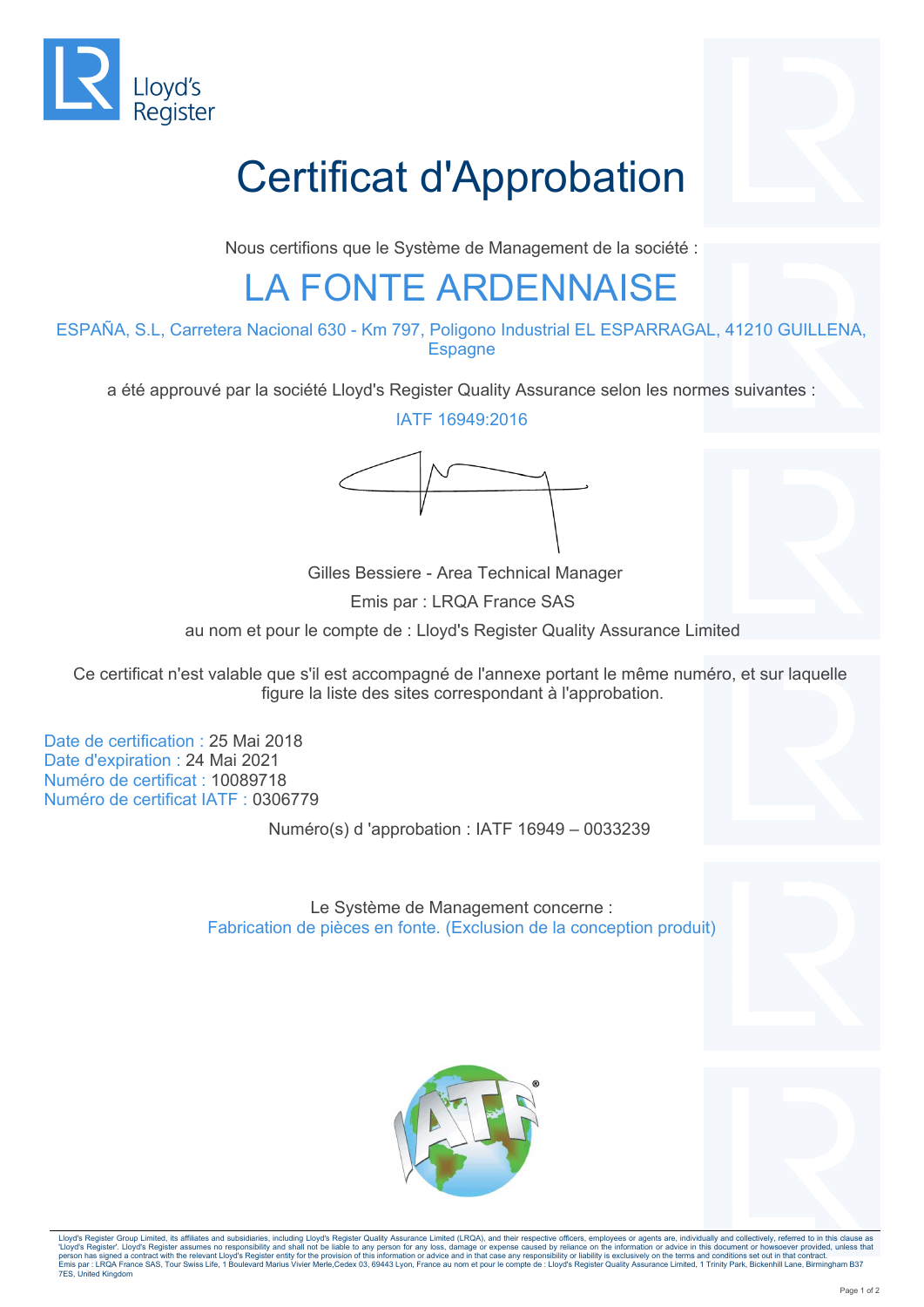

### Annexe au certificat

| Numéro(s) d'approbation : 0033239                     | Numéro de certificat IATF : 0306779             |
|-------------------------------------------------------|-------------------------------------------------|
|                                                       |                                                 |
| <b>Site</b>                                           | Activités                                       |
|                                                       |                                                 |
| 22 rue Joliot Curie, 08440 VIVIER-AU-COURT,<br>France | IATF 16949:2016<br>Ventes, ingénierie et achats |







Lloyd's Register Group Limited, its affiliates and subsidiaries, including Lloyd's Register Quality Assurance Limited (LRQA), and their respective officers, employes or agents are, individually and collectively, referred t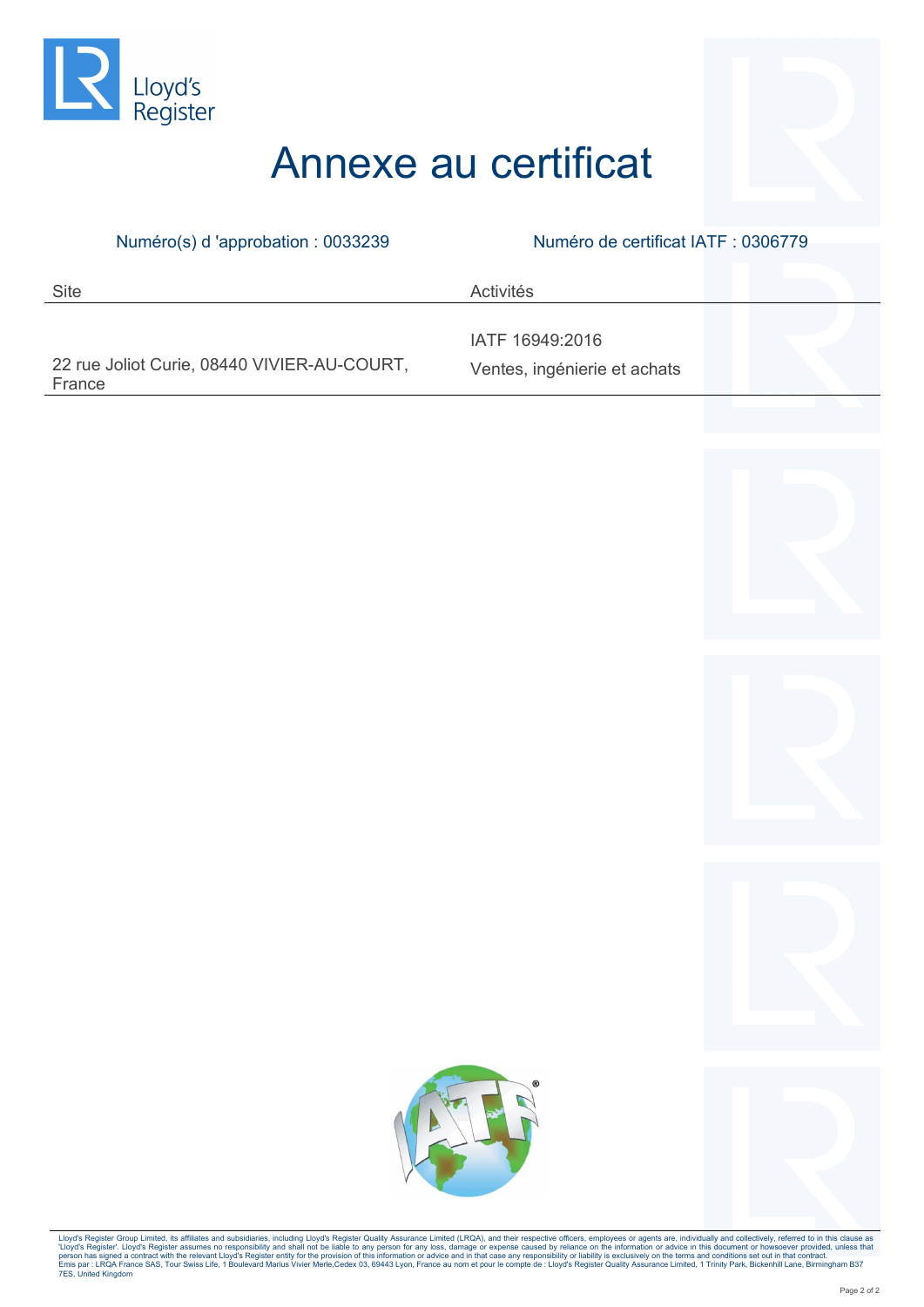

# Certificate of Approval

This is to certify that the Management System of:

#### LA FONTE ARDENNAISE

ESPAÑA, S.L, Carretera Nacional 630 - Km 797, Poligono Industrial EL ESPARRAGAL, 41210 GUILLENA, Spain

has been approved by LRQA to the following standards:

IATF 16949:2016



 Gilles Bessiere - Area Technical Manager Issued by: LRQA France SAS for and on behalf of: Lloyd's Register Quality Assurance Limited

This certificate is valid only in association with the certificate schedule bearing the same number on which the locations applicable to this approval are listed.

Certification date: 25 May 2018 Expiry date: 24 May 2021 Certificate number: 10089719 IATF Certificate number: 0306779

Approval number(s): IATF 16949 – 0033239

The scope of this approval is applicable to: Manufacture of parts in grey and nodular iron cast. (Product design excluded)





Lloyd's Register Group Limited, its affiliates and subsidiaries, including Lloyd's Register Quality Assurance Limited (LRQA), and their respective officers, employees or agents are, individually and collectively, referred person has signed a contract with the relevant Lloyd's Register entity for the provision of this information or advior and in hat case any responsibility or liability is exclusively on the terms and conditions et ought sur United Kingdom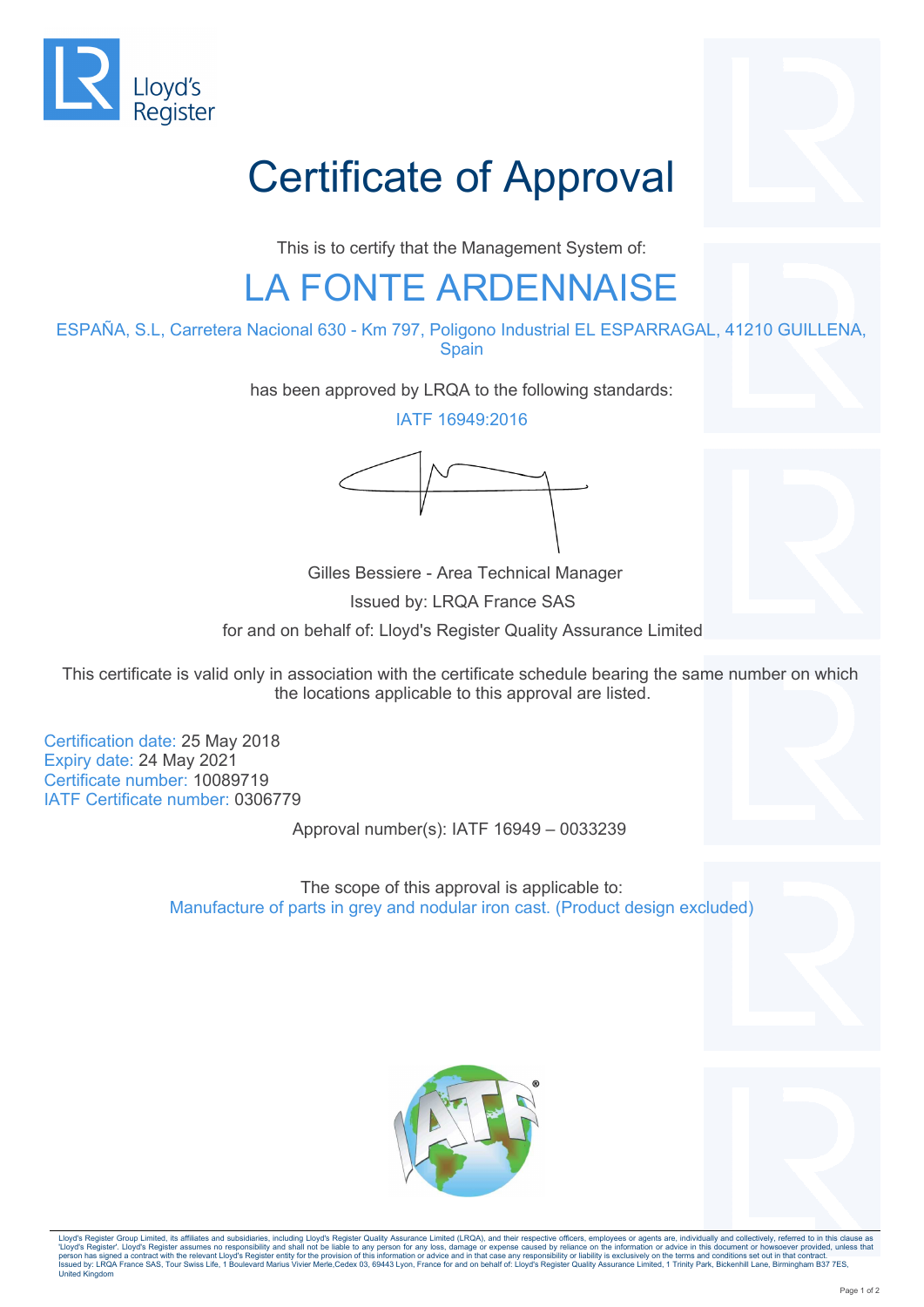

### Certificate Schedule

Approval number(s): 0033239 IATF Certificate number: 0306779

| Location                                              | <b>Activities</b>                 |
|-------------------------------------------------------|-----------------------------------|
|                                                       | IATF 16949:2016                   |
| 22 rue Joliot Curie, 08440 VIVIER-AU-COURT,<br>France | Sales, engineering and purchasing |





Lloyd's Register Group Limited, its affiliates and subsidiaries, including Lloyd's Register Quality Assurance Limited (LRQA), and their respective officers, employees or agents are, individually and collectively, referred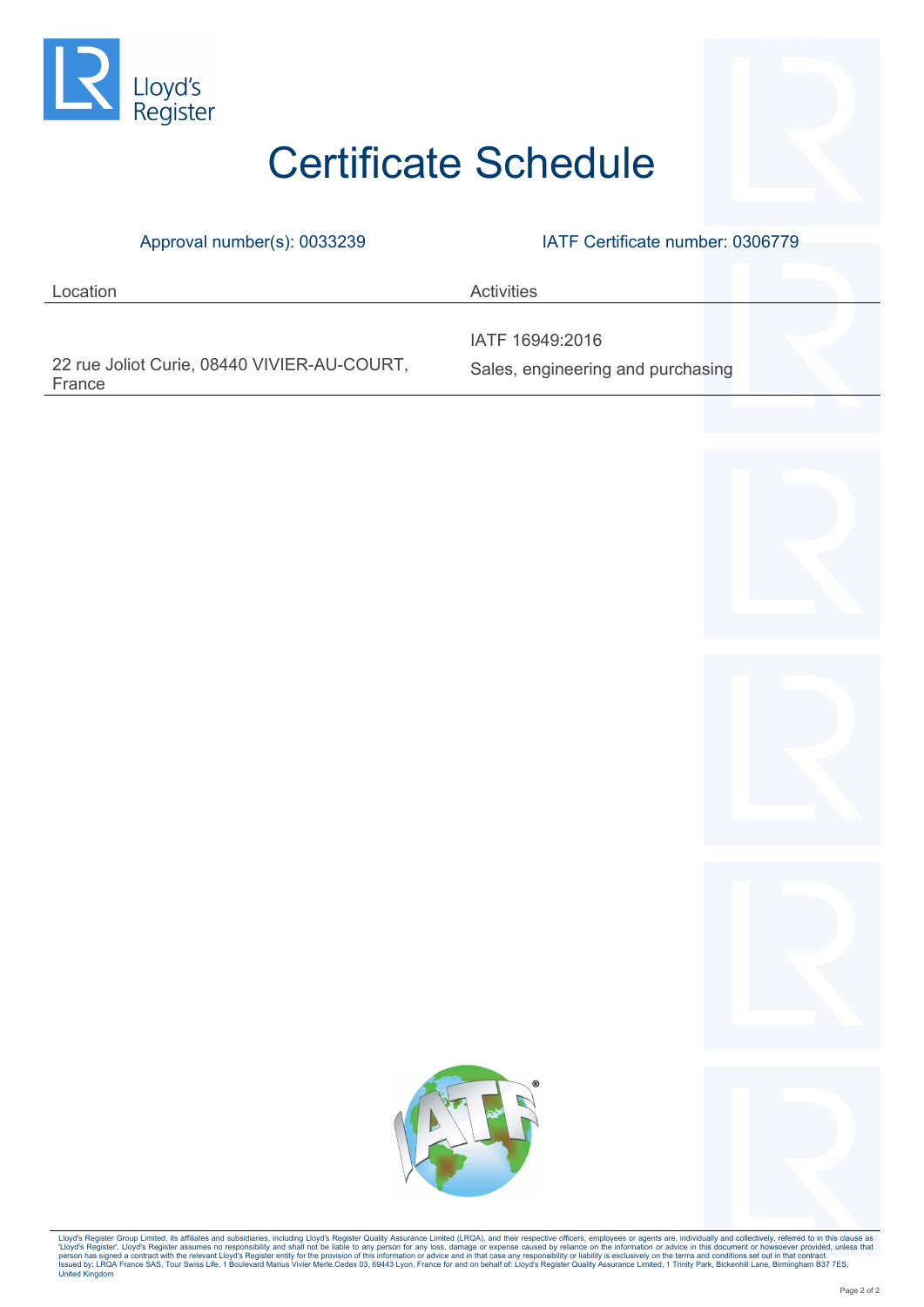

## Certificado de Aprobación

Certificamos que el Sistema de Gestión de:

#### LA FONTE ARDENNAISE

ESPAÑA, S.L, Carretera Nacional 630 - Km 797, Poligono Industrial EL ESPARRAGAL, 41210 GUILLENA, España

ha sido aprobado por LRQA de acuerdo con las siguientes normas:

IATF 16949:2016



 Gilles Bessiere - Area Technical Manager Emitido por: LRQA France SAS en nombre de: Lloyd's Register Quality Assurance Limited

Este certificado es válido sólo cuando va acompañado del anexo al certificado con el mismo número, en el que se detallan las delegaciones a las que se aplica esta aprobación.

Fecha de Certificación: 25 Mayo 2018 Fecha de caducidad: 24 Mayo 2021 Número de certificado: 10089717 Número de Certificado IATF: 0306779

Números de Aprobación: IATF 16949 – 0033239

El alcance de esta aprobación es aplicable a: Fabricación de piezas en fundición gris y nodular. (Excluyendo diseño del producto)





Lloyd's Register Group Limited, its affiliates and subsidiaries, including Lloyd's Register Quality Assurance Limited (LRQA), and their respective officers, employees or agents are, individually and collectively, referred person has signed a contract with the relevant Lloyd's Register entity for the provision of this information or advice and in tha case any responsibility or liability is exclusively on the terms and concluse set on or ent Kingdom